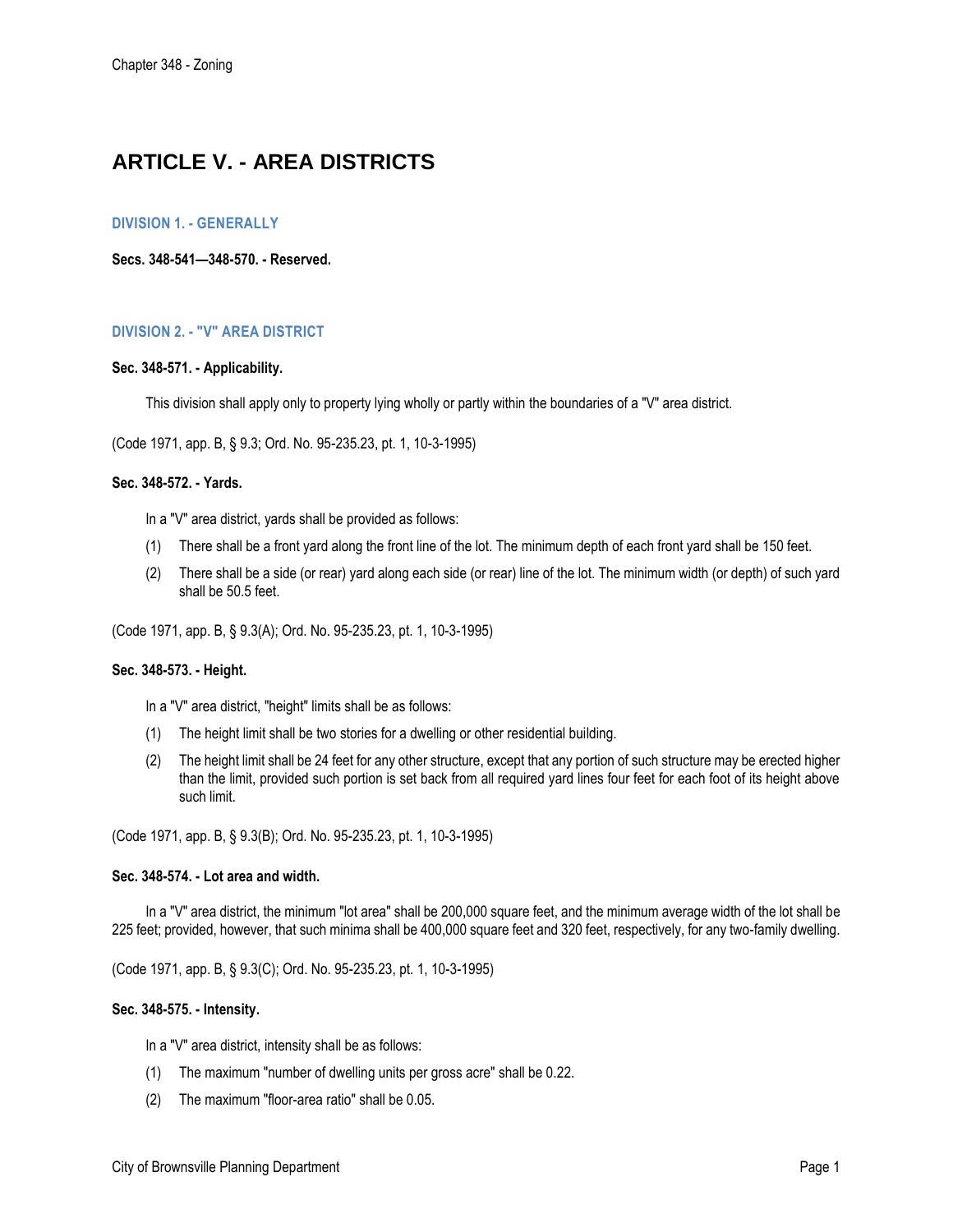(Code 1971, app. B, § 9.3(D); Ord. No. 95-235.23, pt. 1, 10-3-1995)

## **Secs. 348-576—348-605. - Reserved.**

# **DIVISION 3. - "W" AREA DISTRICT**

## **Sec. 348-606. - Applicability.**

This division shall apply only to property lying wholly or partly within the boundaries of a "W" area district

(Code 1971, app. B, § 9.4; Ord. No. 95-235.23, pt. 2, 10-3-1995)

# **Sec. 348-607. - Yards.**

In a "W" area district, yards shall be provided as follows:

- (1) There shall be a front yard along the front line of the lot. The minimum depth of each front yard shall be 125 feet.
- (2) There shall be a side (or rear) yard along each side (or rear) line of the lot. The minimum width (or depth) of such yard shall be 30.5 feet.

(Code 1971, app. B, § 9.4(A); Ord. No. 95-235.23, pt. 2, 10-3-1995)

## **Sec. 348-608. - Height.**

In a "W" area district, height limits shall be as follows:

- (1) The height limit shall be two stories for a dwelling or other residential building.
- (2) The height limit shall be 24 feet for any other structure, except that any portion of such structure may be erected higher than the limit, provided such portion is set back from all required yard lines three feet for each foot of its height above such limit.

(Code 1971, app. B, § 9.4(B); Ord. No. 95-235.23, pt. 2, 10-3-1995)

#### **Sec. 348-609. - Lot area and width.**

In a "W" area district, the minimum lot area shall be 80,000 square feet, and the minimum average width of the lot shall be 150 feet; provided, however, that such minima shall be 160,000 square feet and 200 feet, respectively, for any two-family dwelling.

(Code 1971, app. B, § 9.4(C); Ord. No. 95-235.23, pt. 2, 10-3-1995)

# **Sec. 348-610. - Intensity.**

- In a "W" area district, intensity shall be as follows:
- (1) The maximum number of dwelling units per gross acre shall be 1.0.
- (2) The maximum floor-area ratio shall be 0.1.

(Code 1971, app. B, § 9.4(D); Ord. No. 95-235.23, pt. 2, 10-3-1995)

#### **Secs. 348-611—348-640. - Reserved.**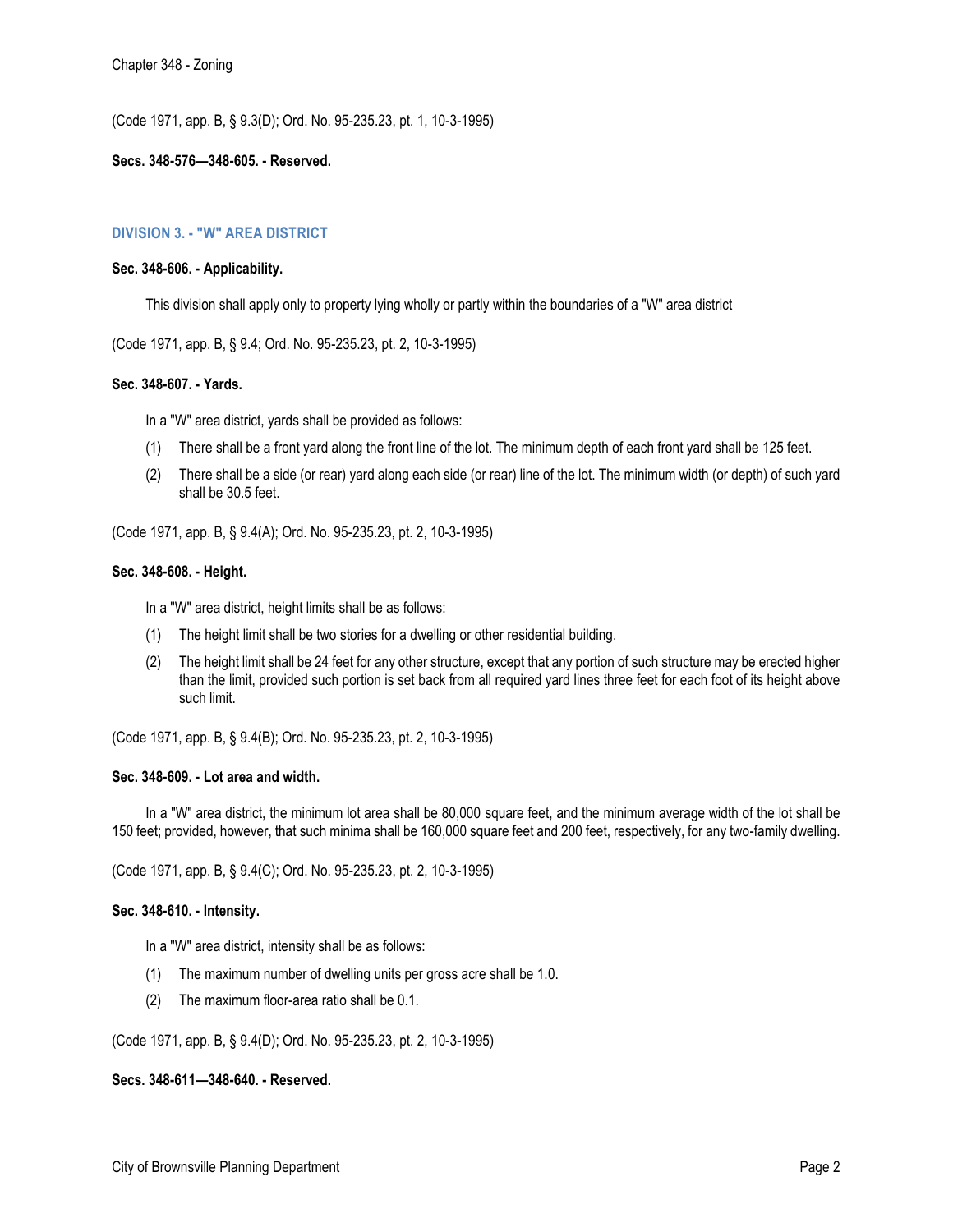# **DIVISION 4. - "X" AREA DISTRICT**

## **Sec. 348-641. - Applicability.**

This division shall apply only to property lying wholly or partly within the boundaries of an "X" area district.

(Code 1971, app. B, § 9.5; Ord. No. 87-235.12, § 2, 7-7-1987)

## **Sec. 348-642. - Yards.**

In an "X" area district, yards shall be provided as follows:

- (1) There shall be a front yard along the front line of the lot. The minimum depth of each front yard shall be 100 feet.
- (2) There shall be a side (or rear) yard along each side (or rear) line of the lot. The minimum width (or depth) of such yard shall be 20.5 feet.

(Code 1971, app. B, § 9.5(a); Ord. No. 87-235.12, § 2, 7-7-1987)

## **Sec. 348-643. - Height.**

In an "X" area district, height limits shall be as follows:

- (1) The height limit shall be two stories for a dwelling or other residential building.
- (2) The height limit shall be 24 feet for any other structure, except that any portion of such structure may be erected higher than the limit, provided such portion is set back from all required yard lines two feet for each foot of its height above such limit.

(Code 1971, app. B, § 9.5(b); Ord. No. 87-235.12, § 2, 7-7-1987)

#### **Sec. 348-644. - Lot area and width.**

In an "X" area district, the minimum lot area shall be 40,000 square feet, and the minimum average width of the lot shall be 100 feet; provided, however, that such minima shall be 80,000 square feet and 150 feet, respectively, for any two-family dwelling.

(Code 1971, app. B, § 9.5(c); Ord. No. 87-235.12, § 2, 7-7-1987)

#### **Sec. 348-645. - Intensity.**

In an "X" area district, intensity limits shall be as follows:

- (1) The maximum number of dwelling units per gross acre shall be 2.0.
- (2) The maximum floor-area ratio shall be 0.2.

(Ord. No. 2002-235.58, pt. 14, 11-5-2002)

# **Secs. 348-646—348-675. - Reserved.**

# **DIVISION 5. - "Y" AREA DISTRICT**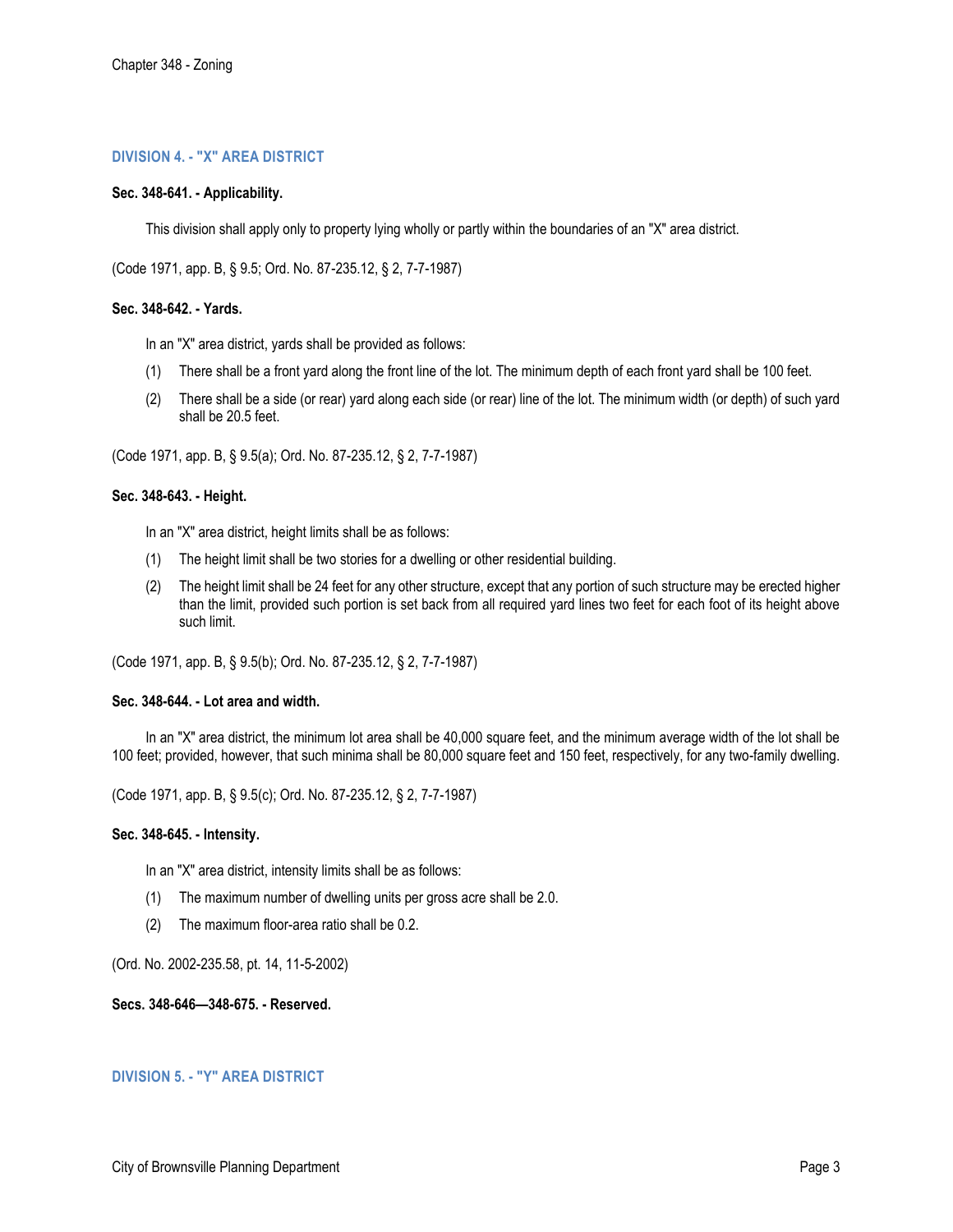# **Sec. 348-676. - Applicability.**

This division shall apply only to property lying wholly or partly within the boundaries of a "Y" area district

(Code 1971, app. B, § 9.7; Ord. No. 87-235.12, § 2, 7-7-1987)

# **Sec. 348-677. - Yards.**

In a "Y" area district, yards shall be provided as follows:

- (1) There shall be a front yard along the front line of the lot. The minimum depth of each front yard shall be 50 feet.
- (2) There shall be a side (or rear) yard along each side (or rear) line of the lot. The minimum width (or depth) of such yard shall be 10.5 feet.

(Code 1971, app. B, § 9.7(a); Ord. No. 87-235.12, § 2, 7-7-1987)

#### **Sec. 348-678. - Height.**

In a "Y" area district, height limits shall be as follows:

- (1) The height limit shall be two stories for a dwelling or other residential building.
- (2) The height limit shall be 24 feet for any other structure, except that any portion of such structure may be erected higher than the limit, provided such portion is set back from all required yard lines two feet for each foot of its height above such limit.

(Code 1971, app. B, § 9.7(b); Ord. No. 87-235.12, § 2, 7-7-1987)

#### **Sec. 348-679. - Lot area and width.**

In a "Y" area district, the minimum lot area shall be 15,000 square feet, and the minimum average width of the lot shall be 65 feet; provided, however, that such minima shall be 30,000 square feet and 90 feet, respectively, for any two-family dwelling.

(Code 1971, app. B, § 9.7(c); Ord. No. 87-235.12, § 2, 7-7-1987))

#### **Sec. 348-680. - Intensity.**

In a "Y" area district, intensity limits shall be as follows:

- (1) The maximum number of dwelling units per gross acre shall be 4.0.
- (2) The maximum floor-area ratio shall be 0.4.

(Ord. No. 2002-235.58, pt. 14, 11-5-2002)

**Secs. 348-681—348-710. - Reserved.** 

# **DIVISION 6. - "Z" AREA DISTRICT**

#### **Sec. 348-711. - Applicability.**

This division shall apply only to property lying wholly or partly within the boundaries of a "Z" area district.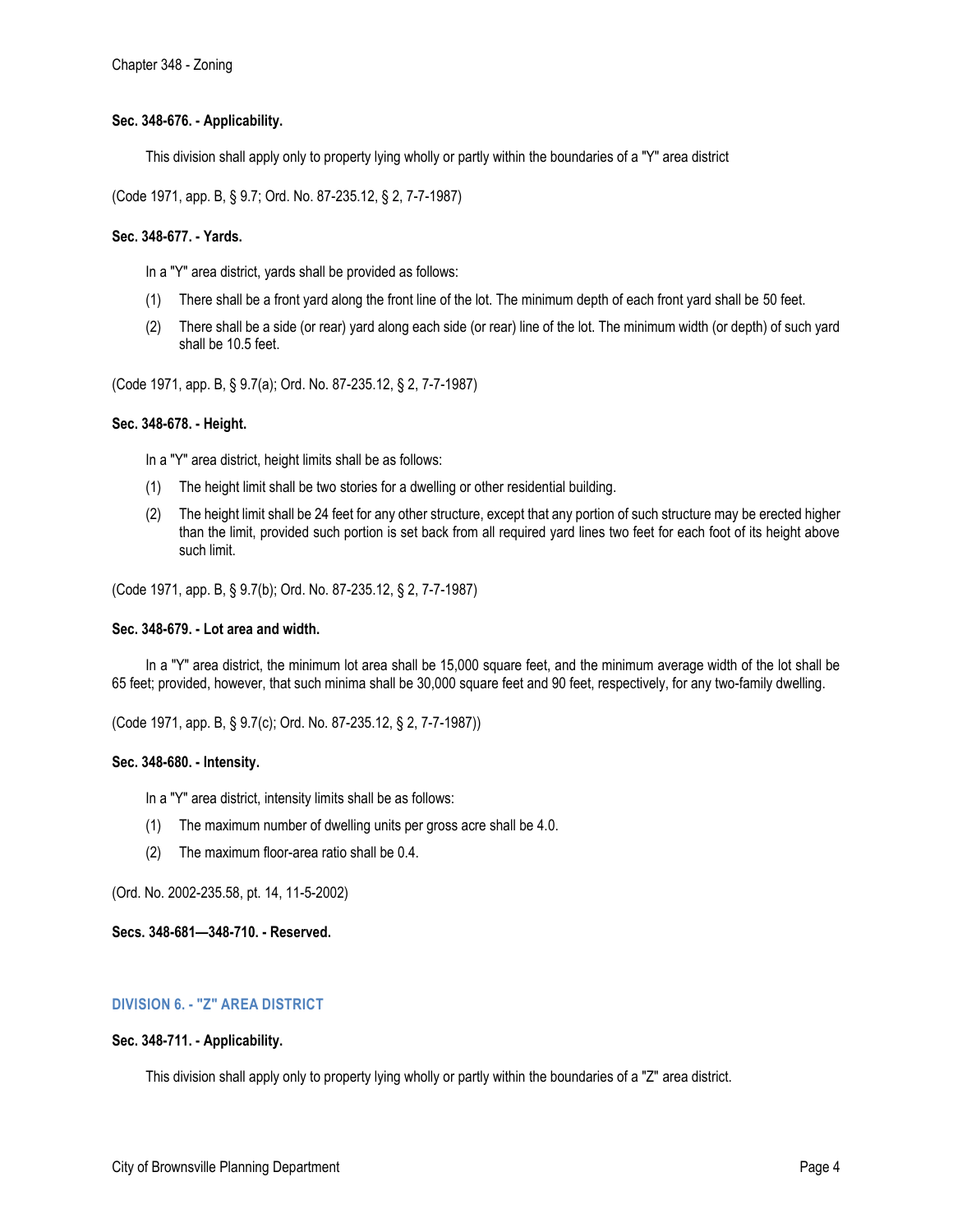(Code 1971, app. B, § 9.8; Ord. No. 95-235.23, pt. 3, 10-3-1995)

# **Sec. 348-712. - Yards.**

In a "Z" area district, yards shall be provided as follows:

- (1) There shall be a front yard along the front line of the lot. The minimum depth of each front yard shall be 30 feet.
- (2) There shall be a side (or rear) yard along each side (or rear) line of the lot. The minimum width (or depth) of such yard shall be 5.5 feet.

(Code 1971, app. B, § 9.8(A); Ord. No. 95-235.23, pt. 3, 10-3-1995; Ord. No. 96-235.31, pt. 1, 3-25-1996)

## **Sec. 348-713. - Height.**

In a "Z" area district, height limits shall be as follows:

- (1) The height limit shall be two stories for a dwelling or other residential building.
- (2) The height limit shall be 24 feet for any other structure, except that any portion of such structure may be erected higher than the limit, provided such portion is set back from all required yard lines two feet for each foot of its height above such limit.

(Code 1971, app. B, § 9.8(B); Ord. No. 95-235.23, pt. 3, 10-3-1995)

## **Sec. 348-714. - Lot area and width.**

In a "Z" area district, the minimum lot area shall be 9,000 square feet, and the minimum average width of the lot shall be 60 feet; provided, however, that such minima shall be 18,000 square feet and 80 feet, respectively, for any two-family dwelling.

(Code 1971, app. B, § 9.8(C); Ord. No. 95-235.23, pt. 3, 10-3-1995)

#### **Sec. 348-715. - Intensity.**

In a "Z" area district, intensity shall be as follows:

- (1) The maximum number of dwelling units per gross acre shall be 5.0.
- (2) The maximum floor-area ratio shall be 0.4.

(Code 1971, app. B, § 9.8(D); Ord. No. 95-235.23, pt. 3, 10-3-1995)

# **Secs. 348-716—348-745. - Reserved.**

# **DIVISION 7. - "A" AREA DISTRICT**

# **Sec. 348-746. - Applicability.**

This division applies to buildings erected in the "A" area district.

(Code 1971, app. B, § 10)

**Sec. 348-747. - Front yard.**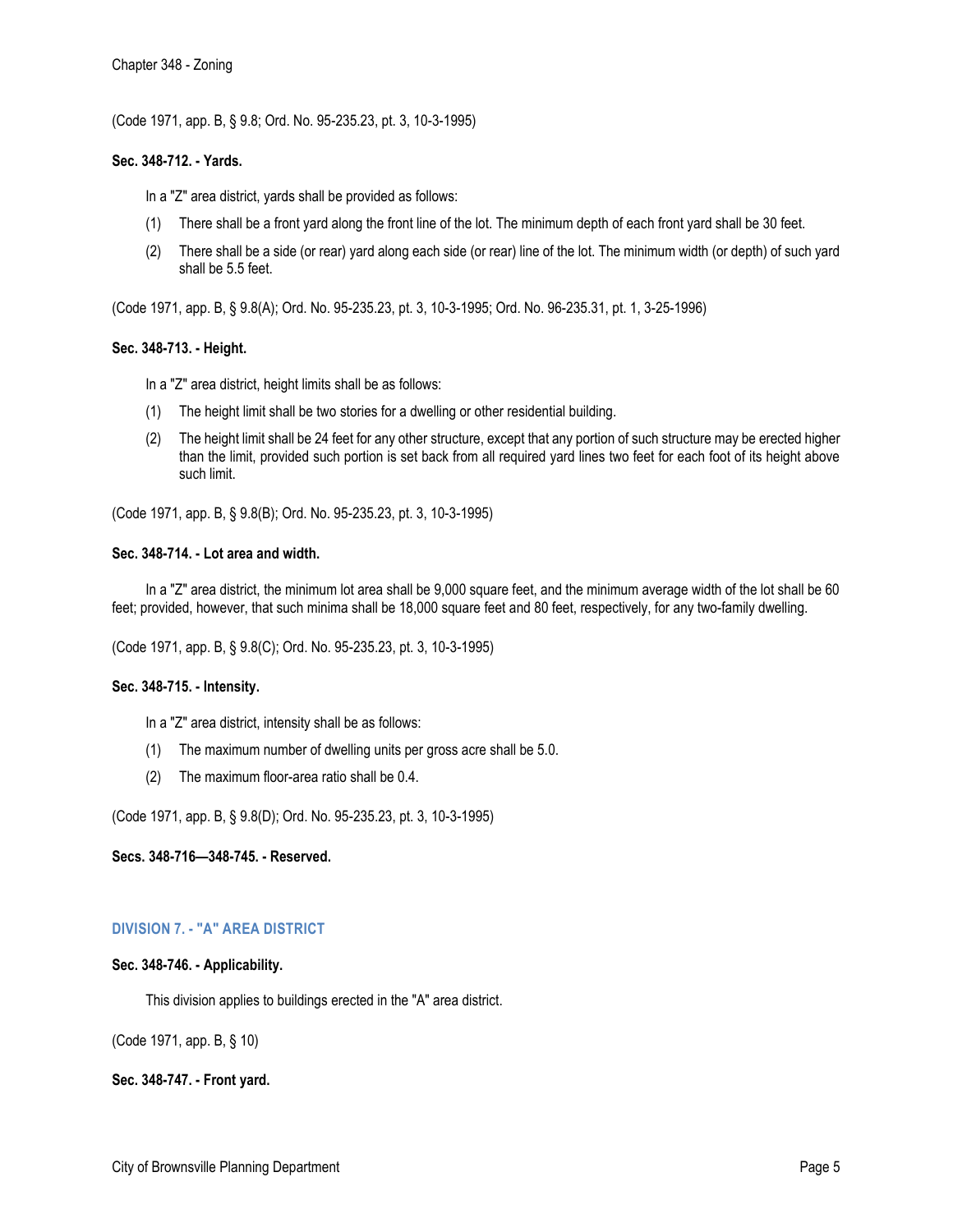In an "A" area district, there shall be a front yard along the front line of the lot. The minimum depth of such front yard shall be 25 feet.

(Code 1971, app. B, § 10(1))

# **Sec. 348-748. - Rear yard.**

In an "A" area district, there shall be a rear yard along the rear line of the lot. The minimum depth of such rear yard shall be 25 feet.

(Code 1971, app. B, § 10(2))

## **Sec. 348-749. - Side yard.**

In an "A" area district, there shall be a side yard along each line of the lot other than a front line or a rear line. The minimum width of the side yard shall be 5.5 feet.

(Code 1971, app. B, § 10(3))

## **Sec. 348-750. - Lot width.**

In an "A" area district, the minimum average width of the lot shall be 50 feet for a one-family dwelling and 75 feet for a twofamily dwelling.

(Code 1971, app. B, § 10(4))

## **Sec. 348-751. - Lot area.**

In an "A" area district, the minimum area of the lot shall be 6,000 square feet for a one-family dwelling and 9,000 square feet for a two-family dwelling.

(Code 1971, app. B, § 10(5))

#### **Sec. 348-752. - Height.**

In an "A" area district, the height limit shall be 2.5 stories for a dwelling and 36 feet for any other building, except that any such building or portion of a building may be erected higher than the limit, provided such portion is set back from all required yard lines one foot for each foot of its height above such limit.

(Code 1971, app. B, § 10(6))

#### **Sec. 348-753. - Intensity.**

In an "A" area district, intensity limits shall be as follows:

- (1) The maximum number of dwelling units per gross acre shall be 8.5.
- (2) The maximum floor-area ratio shall be 0.4.

# **Secs. 348-754—348-785. - Reserved.**

# **DIVISION 8. - "F" AREA DISTRICT**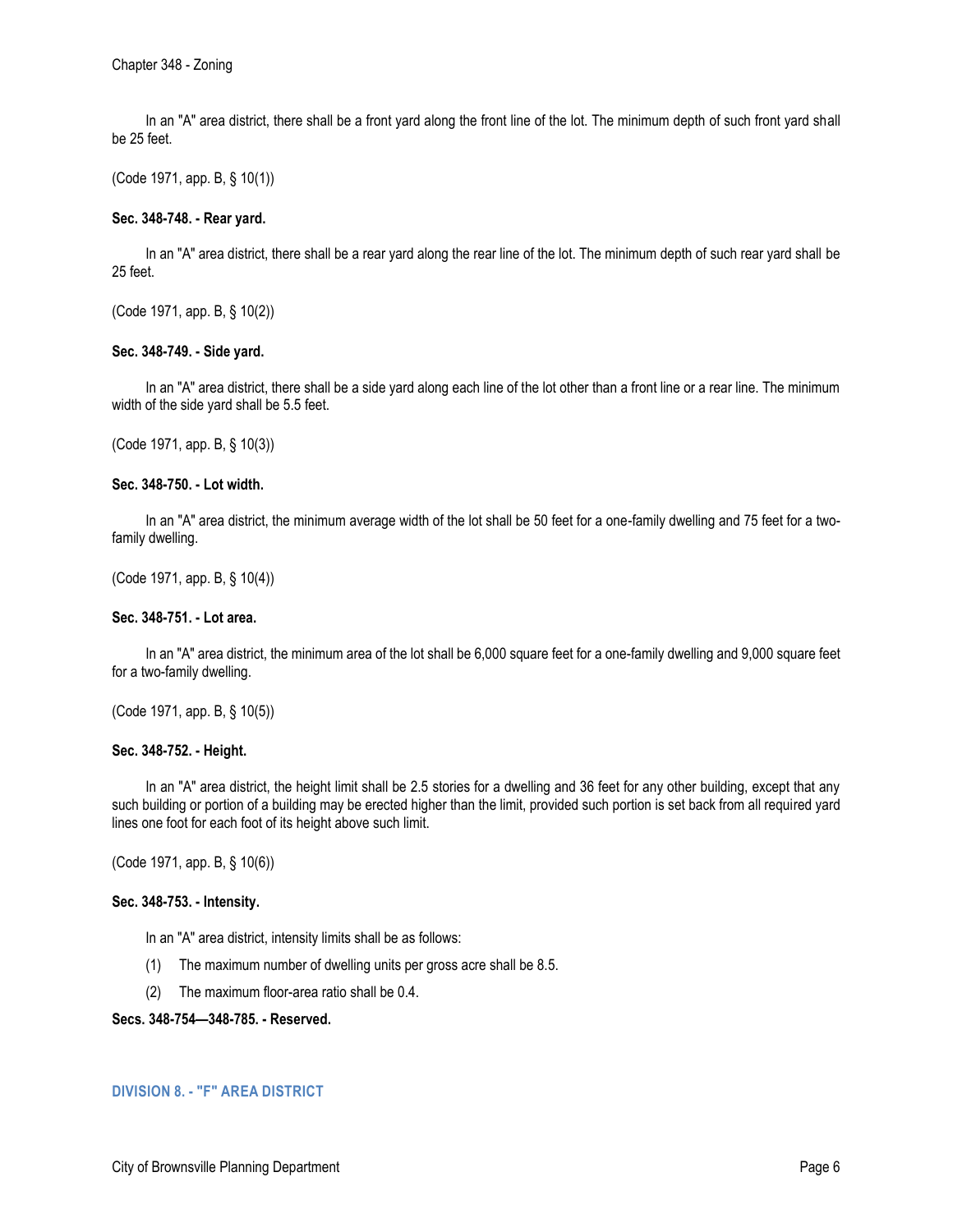# **Sec. 348-786. - Applicability.**

This division shall apply only to property lying wholly or partly within the boundaries of an "F" area district.

(Code 1971, app. B, § 10.5; Ord. No. 235.4, § 3, 5-12-1981)

## **Sec. 348-787. - Yards.**

In an "F" area district, yards shall be provided as follows:

- (1) There shall be a front yard along the front line of the lot. The minimum depth of each front yard shall be 25 feet.
- (2) There shall be a rear yard along the rear line of the lot. The minimum depth of such rear yard shall be 15.5 feet for a lot on an alley or 5.5 feet for a lot not on an alley.
- (3) There shall be a side yard along each sideline of the lot. The minimum width of each side yard shall be 5.5 feet.

(Code 1971, app. B, § 10.5(a); Ord. No. 235.4, § 3, 5-12-1981)

## **Sec. 348-788. - Height.**

In an "F" area district, height limits shall be as follows:

- (1) The height limit shall be two stories for a dwelling, apartment house, or other residential building.
- (2) The height limit shall be 24 feet for any other structure, except that any portion of such structure may be erected higher than the limit, provided such portion is set back from all required yard lines two feet for each foot of its height above such limit.

(Code 1971, app. B, § 10.5(b); Ord. No. 235.4, § 3, 5-12-1981)

#### **Sec. 348-789. - Lot area and width.**

In an "F" area district, the minimum lot area shall be 6,000 square feet, and the minimum average width of the lot shall be 50 feet; provided, however, that such minima shall be 9,000 square feet and 75 feet, respectively, for any two-family dwelling in a dwelling use district.

(Code 1971, app. B, § 10.5(c); Ord. No. 235.4, § 3, 5-12-1981)

#### **Sec. 348-790. - Intensity.**

In an "F" area district, intensity shall be as follows:

- (1) The maximum number of dwelling units per gross acre shall be 8.5.
- (2) The maximum floor-area ratio shall be 0.4.

(Code 1971, app. B, § 10.5(d); Ord. No. 235.4, § 3, 5-12-1981)

#### **Secs. 348-791—348-810. - Reserved.**

# **DIVISION 9. - "G" AREA DISTRICT**

## **Sec. 348-811. - Applicability.**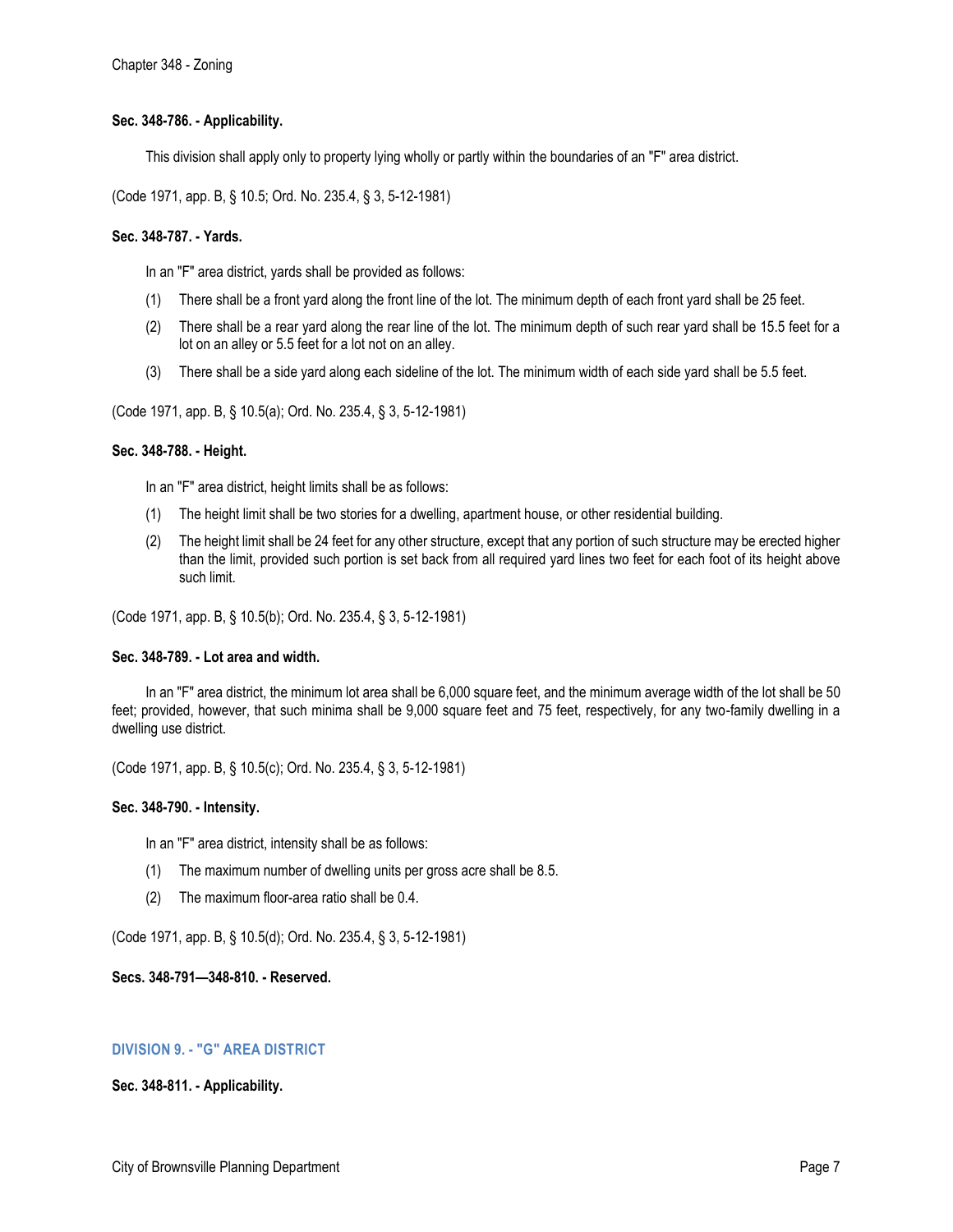This division shall apply only to property lying wholly or partly within the boundaries of a "G" area district.

(Code 1971, app. B, § 11.5; Ord. No. 235.4, § 4, 5-12-1981)

## **Sec. 348-812. - Yards.**

In a "G" area district, yards shall be provided as follows:

- (1) There shall be a front yard along the front line of the lot. The minimum depth of each front yard shall be 25 feet.
- (2) There shall be a rear yard along the rear line of the lot. The minimum depth of such rear yard shall be 13.5 feet for a lot on an alley or 3.5 feet for a lot not on an alley.
- (3) There shall be a side yard along each sideline of the lot. The minimum width of each side yard shall be 3.5 feet.

(Code 1971, app. B, § 11.5(a); Ord. No. 235.4, § 4, 5-12-1981)

## **Sec. 348-813. - Height.**

In a "G" area district, height limits shall be as follows:

- (1) The height limit shall be two stories for a dwelling, apartment house, or other residential building.
- (2) The height limit shall be 24 feet for any other structure, except that any portion of such structure may be erected higher than the limit, provided such portion is set back from all required yard lines one foot for each foot of its height above such limit.

(Code 1971, app. B, § 11.5(b); Ord. No. 235.4, § 4, 5-12-1981)

#### **Sec. 348-814. - Lot width.**

In a "G" area district, lot width shall be as follows:

- (1) The minimum average width of the lot shall be 50 feet.
- (2) However, the minimum average width of the lot shall be 25 feet for any lot recorded in the county map records prior to July 14, 1945.

(Code 1971, app. B, § 11.5(c); Ord. No. 235.4, § 4, 5-12-1981)

#### **Sec. 348-815. - Lot area.**

In a "G" area district, lot area shall be as follows:

- (1) The minimum lot area shall be 5,000 square feet.
- (2) However, the minimum lot area shall be 6,000 square feet for a two-family dwelling in a dwelling use district.
- (3) However, the minimum lot area shall be 2,500 square feet for any lot recorded in the county map records prior to July 14, 1945.

(Code 1971, app. B, § 11.5(d); Ord. No. 235.4, § 4, 5-12-1981)

#### **Sec. 348-816. - Intensity.**

In a "G" area district, intensity shall be as follows:

(1) The maximum number of dwelling units per gross acre shall be 12.5.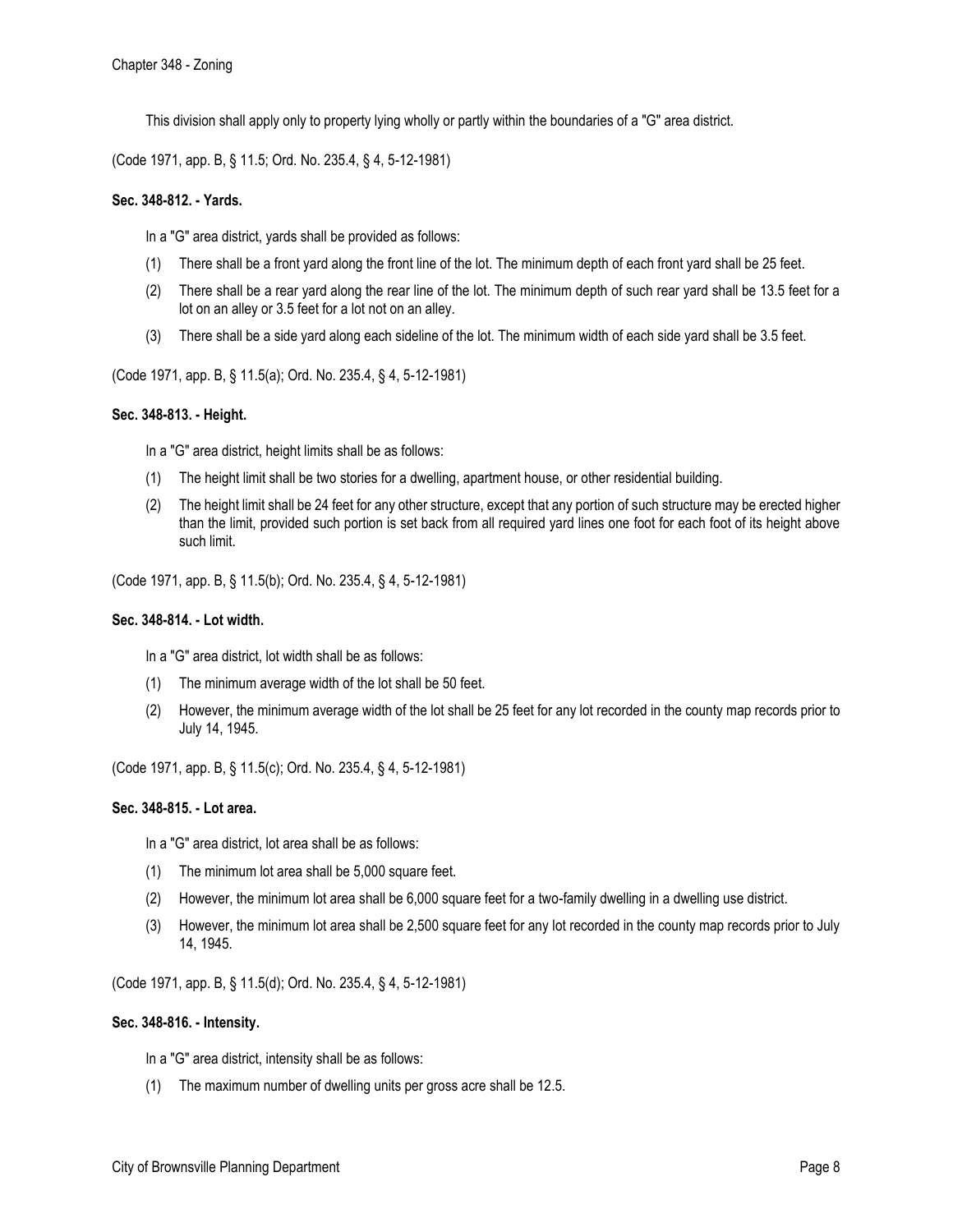(2) The maximum floor-area ratio shall be 0.8.

(Code 1971, app. B, § 11.5(e); Ord. No. 235.4, § 4, 5-12-1981)

**Secs. 348-817—348-850. - Reserved.** 

# **DIVISION 10. - "E" AREA DISTRICT**

#### **Sec. 348-851. - Applicability.**

This division applies to buildings erected in the "E" area district.

(Code 1971, app. B, § 13-A)

# **Sec. 348-852. - Front yard.**

In an "E" area district, there shall be a front yard along the front line of the lot. The minimum depth of such front yard shall be 25 feet.

(Code 1971, app. B, § 13-A(1))

## **Sec. 348-853. - Rear yard.**

In an "E" area district, there shall be a rear yard along the rear line of the lot. The minimum depth of such rear yard shall be 25 feet.

(Code 1971, app. B, § 13-A(2))

#### **Sec. 348-854. - Side yard.**

In an "E" area district, there shall be a side yard along each line of the lot other than a front line or a rear line. The minimum width of such side yard, where required, shall be 5.5 feet.

(Code 1971, app. B, § 13-A(3))

# **Sec. 348-855. - Lot width.**

In an "E" area district, the minimum average width of the lot shall be 25 feet for a one-family dwelling.

(Code 1971, app. B, § 13-A(4))

#### **Sec. 348-856. - Lot area.**

In an "E" area district, the minimum area of the lot shall be 3,000 square feet for a one-family dwelling and 6,000 square feet for a two-family dwelling.

(Code 1971, app. B, § 13-A(5))

**Sec. 348-857. - Height.**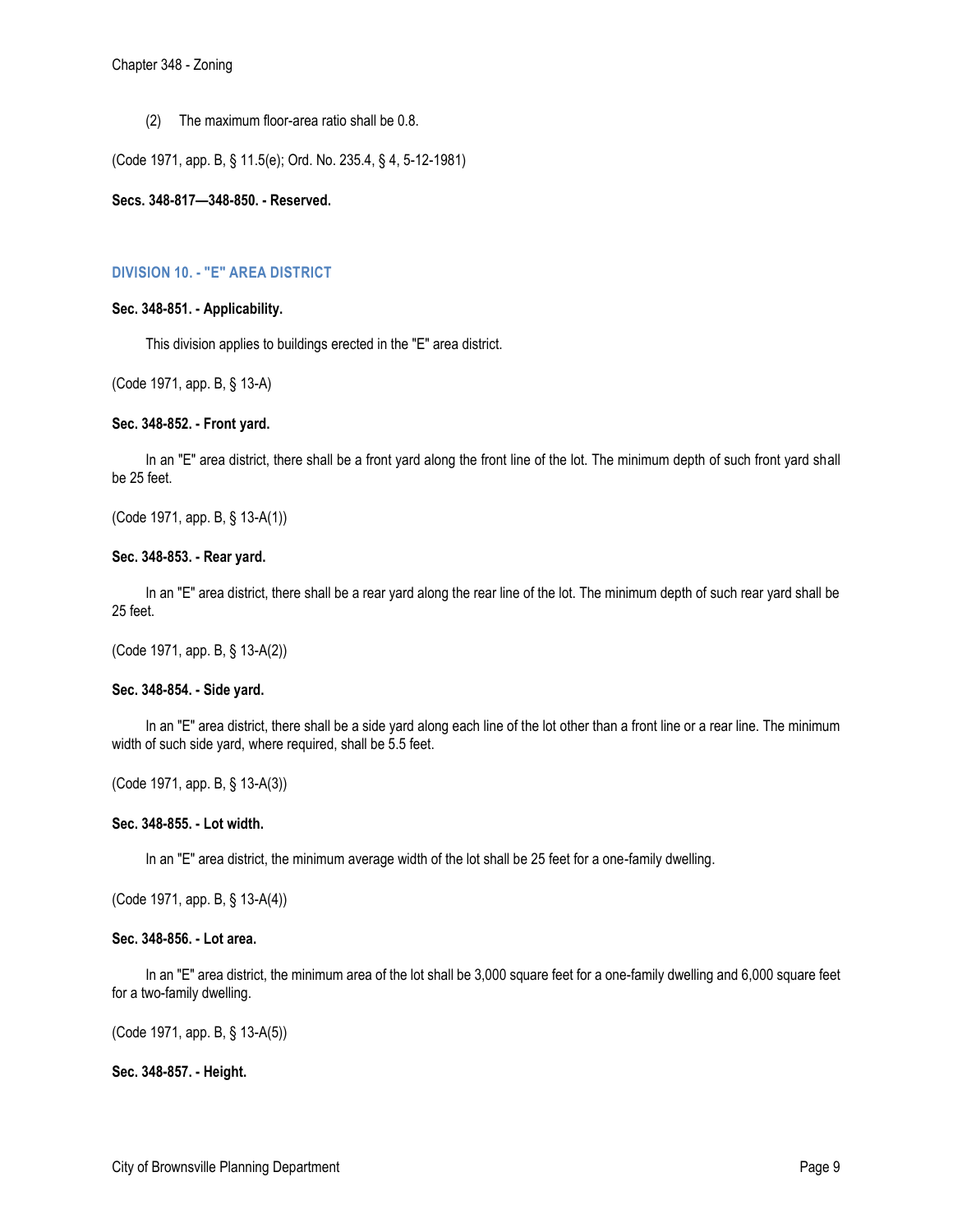In an E area district, the height limit shall be 2.5 stories for a dwelling or an apartment house and 36 feet for any other building, except that any such building or portion of a building may be erected higher than the limit, provided such portion of the building is set back from all required yard lines one foot for each foot of its height above such limit.

(Code 1971, app. B, § 13-A(6))

**Secs. 348-858—348-890. - Reserved.** 

# **DIVISION 11. - "H" AREA DISTRICT**

## **Sec. 348-891. - Applicability.**

This division shall apply only to property lying wholly or partly within the boundaries of an "H" area district.

(Code 1971, app. B, § 12.1; Ord. No. 89-235.18, § 10, 1-17-1989)

## **Sec. 348-892. - Yards.**

In an "H" area district, yards shall be provided as follows:

- (1) There shall be a front yard along the front line of the lot. The minimum depth of each front yard shall be 25 feet for residential buildings and zero feet for other buildings.
- (2) There shall be a side (or rear) yard along each side (or rear) line of the lot. The minimum width (or depth) of such yard shall be 3.5 feet for residential buildings and zero feet for other buildings.

(Code 1971, app. B, § 12.1(a); Ord. No. 89-235.18, § 10, 1-17-1989)

#### **Sec. 348-893. - Height.**

In an "H" area district, height limits shall be as follows:

- (1) The height limit shall be three stories for a residential building.
- (2) The height limit shall be 36 feet for any other structure, except that any portion of such structure may be erected higher than the limit, provided such portion is set back from all required yard lines one foot for each foot of its height above such limit.

(Code 1971, app. B, § 12.1(b); Ord. No. 89-235.18, § 10, 1-17-1989)

#### **Sec. 348-894. - Lot area and width.**

In an "H" area district, the minimum lot area shall be 3,000 square feet, and the minimum average width of the lot shall be 50 feet for residential buildings and 40 feet for other buildings.

(Code 1971, app. B, § 12.1(c); Ord. No. 89-235.18, § 10, 1-17-1989)

#### **Sec. 348-895. - Intensity.**

In an "H" area district, intensity shall be as follows:

- (1) The maximum number of dwelling units per gross acre shall be 25.
- (2) The maximum floor-area ratio shall be 1.6.